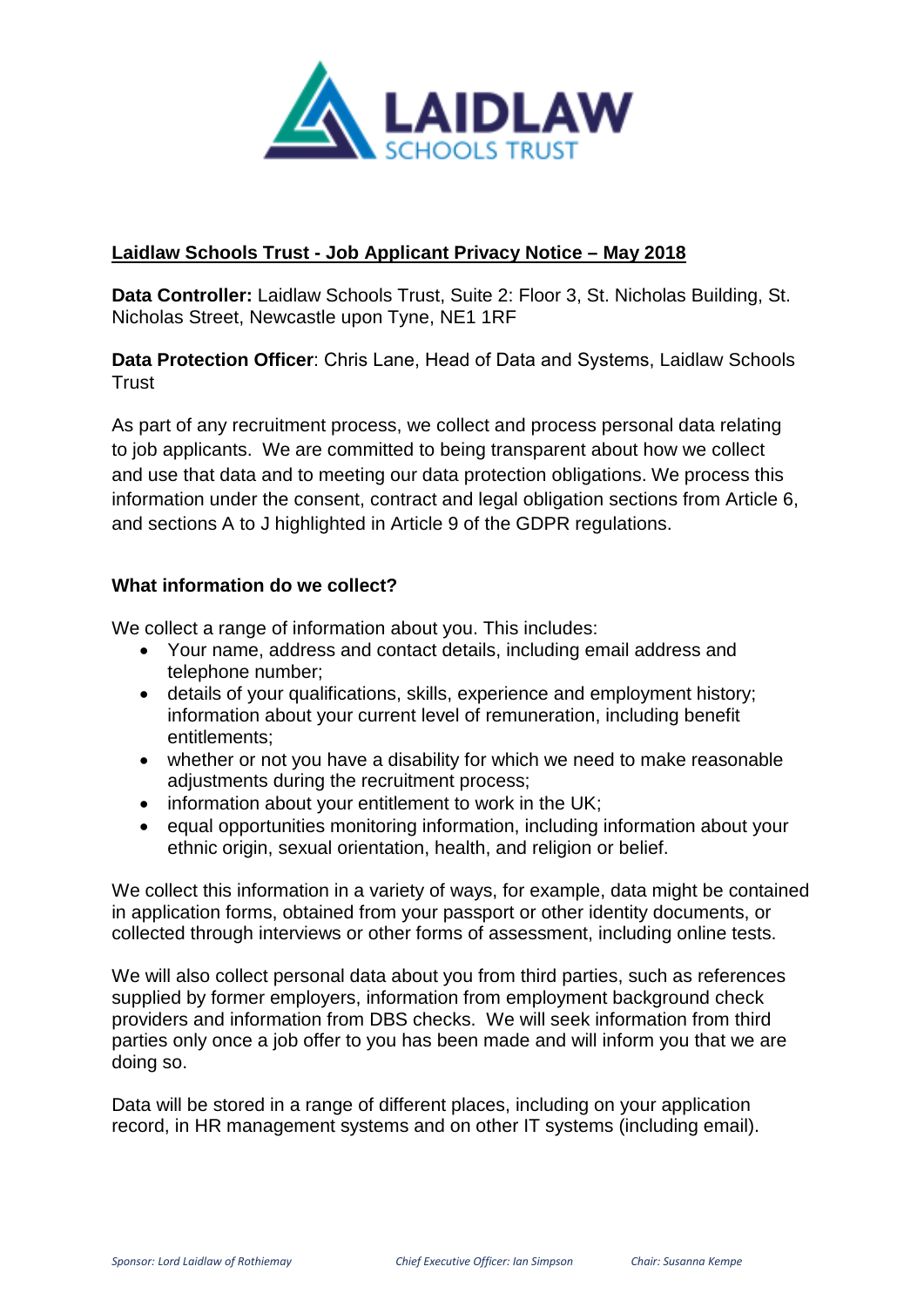

#### **Why do we process personal data?**

We need to process data to take steps at your request prior to entering into a contract with you. We also need to process your data to enter into a contract with you.

In some cases, we need to process data to ensure that it is complying with our legal obligations. For example, we are required to check a successful applicant's eligibility to work in the UK before employment starts.

We have a legitimate interest in processing personal data during the recruitment process and for keeping records of the process. Processing data from job applicants allows us to manage the recruitment process, assess and confirm a candidate's suitability for employment and decide to whom to offer a job. We may also need to process data from job applicants to respond to and defend against legal claims.

Where we rely on legitimate interests as a reason for processing data, it has considered whether or not those interests are overridden by the rights and freedoms of employees or workers and has concluded that they are not.

We process health information if it needs to make reasonable adjustments to the recruitment process for candidates who have a disability. This is to carry out our obligations and exercise specific rights in relation to employment.

Where we process other special categories of data, such as information about ethnic origin, sexual orientation, health or religion or belief, this is for equal opportunities monitoring purposes.

For some roles, we are obliged to seek information about criminal convictions and offences. Where we seek this information, it is necessary to fulfil our obligations and exercise specific rights in relation to employment.

If your application is unsuccessful, we will keep your personal data on file, for a period of 12 months, in case there are future employment opportunities for which you may be suited. We ask for your consent within our application form to keep your data for this purpose and you are free to withdraw this at any time.

#### **Who has access to data?**

Your information will be shared internally for the purposes of the recruitment exercise. This includes members of the HR and recruitment team, interviewers involved in the recruitment process, managers in the business area with a vacancy and IT staff if access to the data is necessary for the performance of their roles.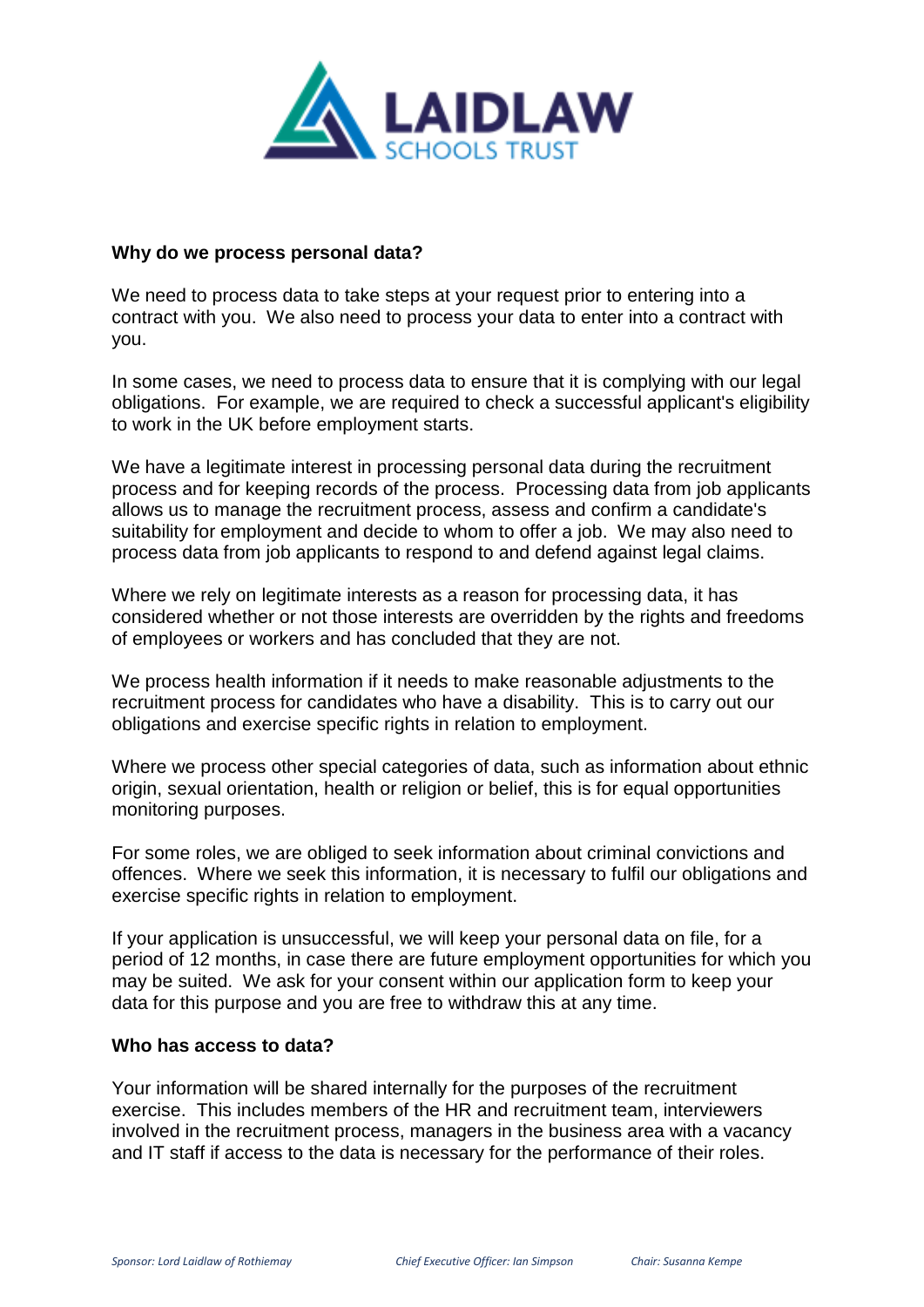

We will not share your data with third parties, unless your application for employment is successful and we make you an offer of employment. We will then share your data with former employers to obtain references for you, employment background check providers to obtain necessary background checks and the Disclosure and Barring Service to obtain necessary criminal records checks.

We will not transfer your data outside the European Economic Area.

## **How do we protect data?**

We take the security of your data seriously. We have internal policies and controls in place to ensure that your data is not lost, accidentally destroyed, misused or disclosed, and is not accessed except by our employees in the proper performance of their duties. Further information and guidance on this matter is available from the Data Protection Officer as listed above.

## **For how long do we keep data?**

If your application for employment is unsuccessful, we will hold your data on file for 12 months after the end of the relevant recruitment process for consideration for future employment opportunities. At the end of that period or once you withdraw your consent, your data is deleted or destroyed.

If your application for employment is successful, personal data gathered during the recruitment process will be transferred to your personnel file and retained during your employment. The periods for which your data will be held will be provided to you in our Employee Privacy Notice.

## **Your rights**

As a data subject, you have a number of rights. You can:

- access and obtain a copy of your data on request;
- require us to change incorrect or incomplete data;
- require us to delete or stop processing your data, for example where the data is no longer necessary for the purposes of processing;
- object to the processing of your data where we rely on our legitimate interests as the legal ground for processing;
- ask us to stop processing data for a period if data is inaccurate or there is a dispute about whether or not your interests override our legitimate grounds for processing data.

If you would like to exercise any of these rights, please contact Rachel Fenwick, HR Manager, Laidlaw Schools Trust, Suite 2: Floor 3, St. Nicholas Building, St. Nicholas